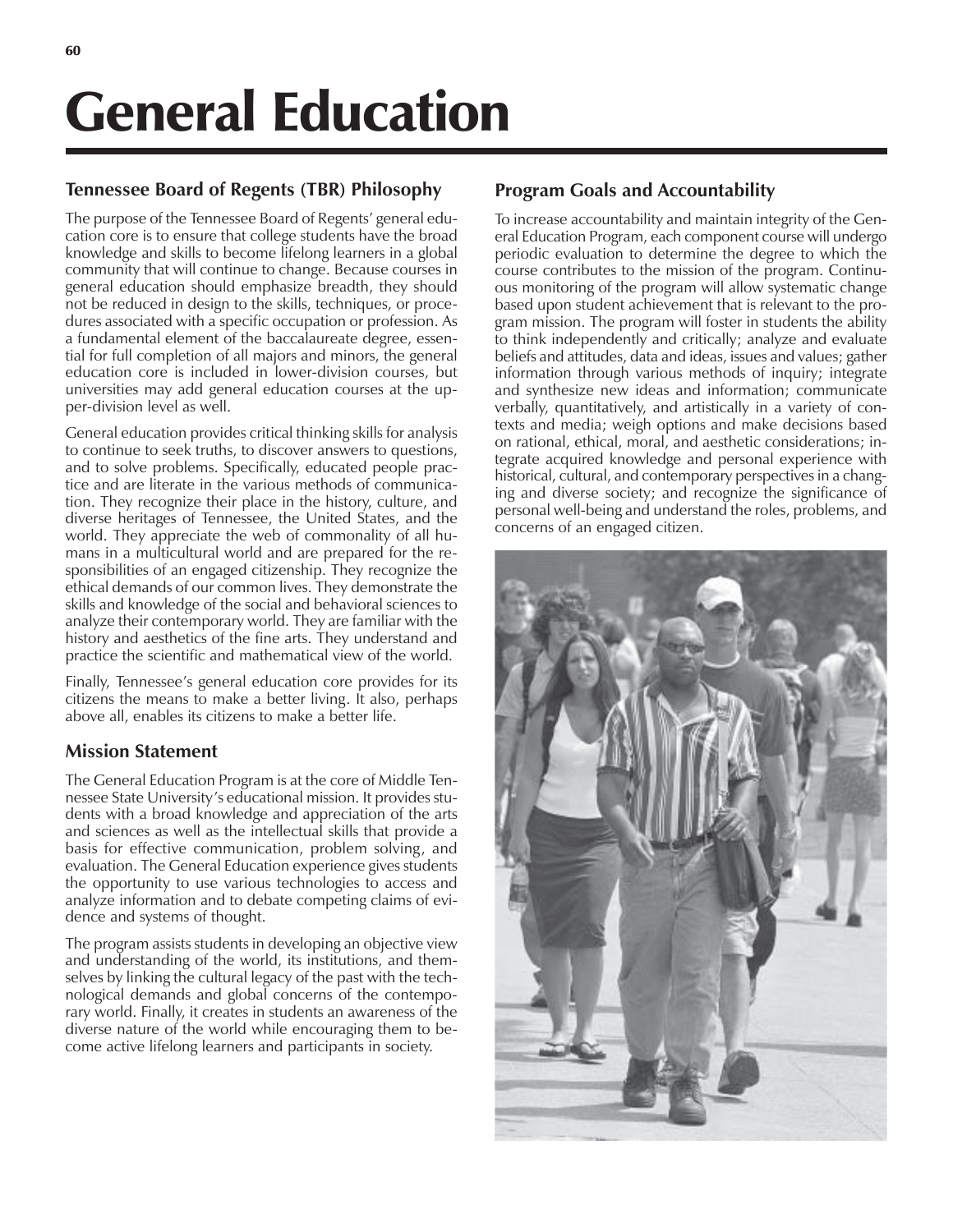## **General Education Requirements**

MTSU administers the Academic Profile to students each semester to measure performance in relation to General Education objectives. The test results are utilized by academic departments, the Committee on Admissions and Standards, the Committee on General Education, and academic administrators in an ongoing evaluation of the General Education Program.

Listed below are the requirements in General Education which all candidates for baccalaureate degrees must meet regardless of the department or college in which they are pursuing a major. If mitigating circumstances require a substitution for any specific course listed, such a substitution must have the approval of the academic dean of the college in which the student is pursuing a major.

All full-time, degree-seeking students should be enrolled in the appropriate General Education English course and either 6 hours in General Education or 3 hours in General Education and 3 hours in their major until they have satisfied the University General Education requirements.

For additional information, go to www.mtsu.edu/~gened.

*Developmental Studies students may not be eligible to take certain courses; please refer to pages 91-93. Individual majors do recommend or require certain courses in some categories; please check appropriate catalog pages for more information. Please consult your college or faculty advisor for specific General Education planning.*

#### **Communication (9 semester hours)**

The goal of the Communication requirement is to enhance the effective use of the English language essential to students' success in school and in the world by way of learning to read and listen critically and to write and speak thoughtfully, clearly, coherently, and persuasively.

**Learning Outcomes:** Students will demonstrate the ability to analyze and evaluate oral and/or written expression by listening and reading critically for elements that reflect an awareness of situation, audience, purpose, and diverse points of view; distill a primary purpose into a single, compelling statement and order and develop major points in a reasonable and convincing manner based on that purpose; develop appropriate rhetorical patterns (i.e., narration, example, process, comparison/contrast, classification, cause/effect, definition, argumentation) and other special functions (i.e., analysis or research), while demonstrating writing and/or speaking skills from process to product; understand that the writing and/or speaking processes include procedures such as planning, organizing, composing, revising, and editing; make written and/or oral presentations employing correct diction, syntax, usage, grammar, and mechanics; manage and coordinate basic information gathered from multiple sources for the purposes of problem solving and decision making; recognize the use of evidence, analysis, and persuasive strategies, including basic distinctions among opinions, facts, and inferences.

#### **Required: English composition and 3 hours in English oral presentational communication**

| <b>ENGL 1010</b> | <b>Expository Writing</b>            | 3 hours |
|------------------|--------------------------------------|---------|
| <b>ENGL 1020</b> | Research and Argumentative           |         |
|                  | <b>Writing</b>                       | 3 hours |
| <b>COMM 2200</b> | <b>Eundamentals of Communication</b> | 3 hours |

- A. A six-semester hour requirement in freshmen composition is to be met as follows:
	- a. Students with satisfactory scores on CEEB or CLEP will be given 3 hours of advanced standing credit for ENGL 1010. Minimum placement scores are given in the section on Advanced Standing, pages 31-32.
	- b. Students with an Enhanced ACT composite score of 19 or greater and a score of 32 or higher on the English section of the Enhanced ACT will be given 6 hours of advanced standing credit for ENGL 1010 and 1020.
	- c. Students with an Enhanced ACT Composite Score of 19 or greater and English score of 19-31 will take ENGL 1010 and 1020, 6 hours.
	- d. Students whose Enhanced ACT English score is 18 or below or whose Enhanced ACT composite score is 18 or below must undergo further testing. See Developmental Studies, page 91. e. If SAT scores are used:
		- 1. Students whose SAT verbal scores are 450 or below must undergo further testing.
		- 2. Students whose SAT verbal scores are 460 through 710 are placed in ENGL 1010 and 1020 in sequence.
		- 3. Students whose SAT verbal scores are 720 or greater will be given credit for ENGL 1010 and 1020.

*NOTE: In the event that a student takes an examination for advanced placement credit for composition more than once, the most recent test score will determine the studentís status in the freshman English program.*

B. Students should choose COMM 2200 to meet the remaining three-hour requirement in this area.

### **Humanities and/or Fine Arts (9 semester hours)**

The goal of the Humanities and/or Fine Arts requirement is to enhance the understanding of students who, as citizens and educated members of their communities, need to know and appreciate their own human cultural heritage and its development in a historical and global context. Also, through study of Humanities and*/*or Fine Arts, students will develop an understanding, which they otherwise would not have, of the present as informed by the past.

**Learning Outcomes:** Students will demonstrate the ability to analyze significant primary texts and works of art, ancient, pre-modern, and modern, as forms of cultural and creative expression; explain the ways in which humanistic and/or artistic expression throughout the ages expresses the culture and values of its time and place; explore global/cultural diversity; frame a comparative context through which they can critically assess the ideas, forces, and values that have created the modern world; recognize the ways in which both change and continuity have affected human history; and practice the critical and analytical methodologies of the Humanities and/or Fine Arts.

*Note: One course must be in literature; in order to ensure breadth of knowledge, the two other courses selected must have different rubric (course) prefixes. All three courses must have different rubric (course) prefixes.*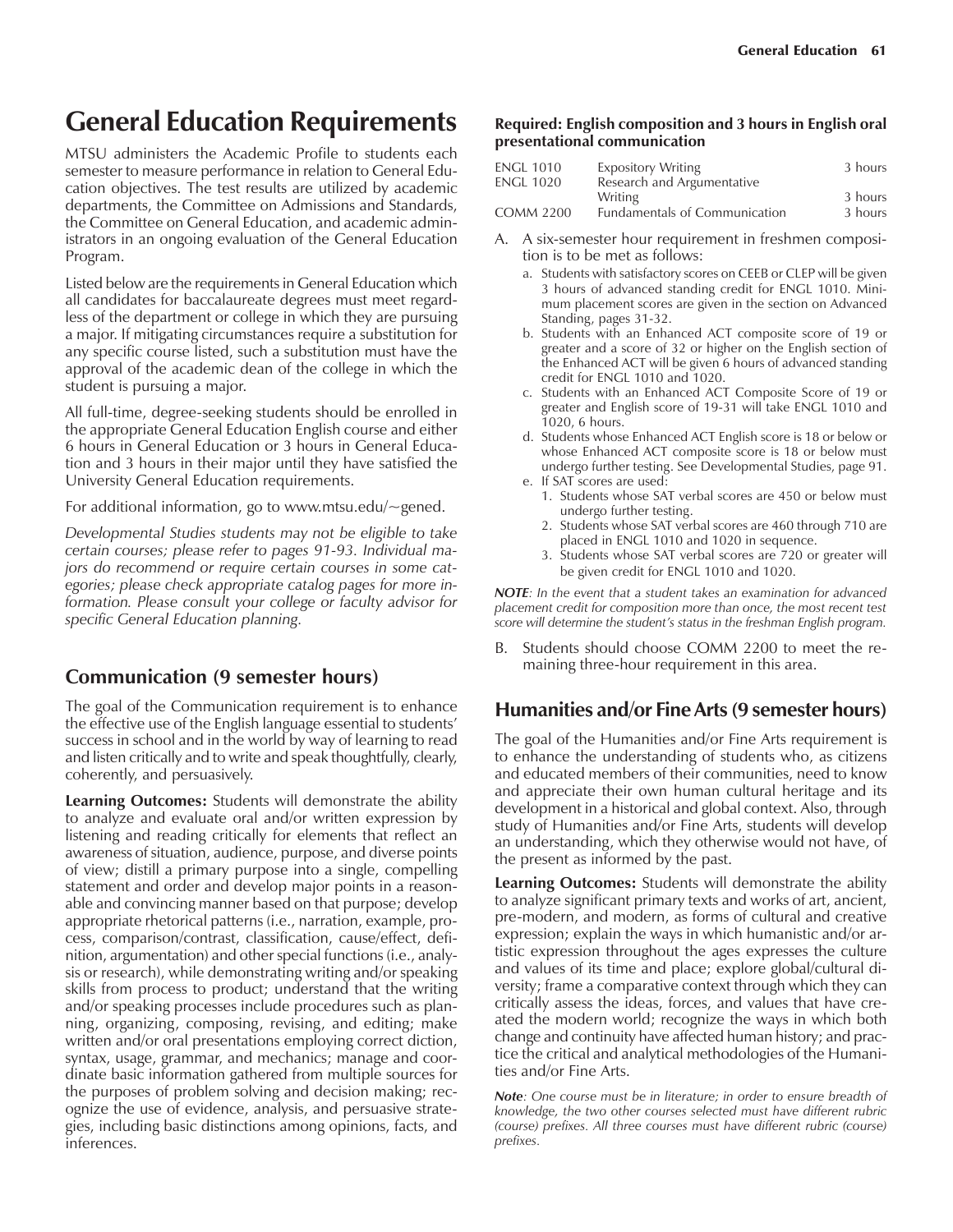A. The 3-hour literature requirement is to be met with one of the following:

| <b>ENGL 2020</b> | Themes in Literature and Culture  | 3 hours |
|------------------|-----------------------------------|---------|
| <b>ENGL 2030</b> | The Experience of Literature      | 3 hours |
| <b>HUM 2610</b>  | Foreign Literature in Translation | 3 hours |

*Note: The 2000-level English courses may not be taken simultaneously with the 1000-level composition courses.*

B. Excluding the literature choice in part A above, students should choose **two** of the following courses with different rubric (course) prefixes to meet the remaining 6-hour requirement in this area:

|                                   | 3 hours                          |
|-----------------------------------|----------------------------------|
| Orientation to Art                | 3 hours                          |
| Dance Appreciation                | 3 hours                          |
| Themes in Literature and Culture  | 3 hours                          |
| The Experience of Literature      | 3 hours                          |
| Survey of Western Civilization I  | 3 hours                          |
| Survey of Western Civilization II | 3 hours                          |
| Survey of World Civilization I    | 3 hours                          |
| Survey of World Civilization II   | 3 hours                          |
| Foreign Literature in Translation | 3 hours                          |
| Introduction to Music             | 3 hours                          |
| Introduction to Philosophy        | 3 hours                          |
| Theatre Appreciation              | 3 hours                          |
|                                   | Introduction to World Prehistory |

#### **Social/Behavioral Sciences (6 semester hours)**

The goal of the Social/Behavioral Sciences requirement is (a) to develop in the student an understanding of self and the world by examining the content and processes used by social and behavioral sciences to discover, describe, explain, and predict human behavior and social systems; (b) to enhance knowledge of social and cultural institutions and the values of this society and other societies and cultures in the world; and (c) to understand the interdependent nature of the individual, family, and society in shaping human behavior and determining quality of life.

**Learning Outcomes:** Students will demonstrate the ability to recognize, describe, and explain social institutions, structures, and processes and the complexities of a global culture and diverse society; think critically about how individuals are influenced by political, geographic, economic, cultural, and family institutions in their own and other diverse cultures and explain how one's own belief system may differ from others; explore the relationship between the individual and society as it affects the personal behavior, social development, and quality of life of the individual, the family, and the community; examine the impact of behavioral and social scientific research on major contemporary issues and their disciplines' effects on individuals and society; using the most appropriate principles, methods, and technologies, perceptively and objectively gather, analyze, and present social and behavioral science research data, draw logical conclusions, and apply those conclusions to one's life and society; take ethical stands based on appropriate research in the social and behavioral sciences; and analyze and communicate the values and processes that are used to formulate theories regarding the social context of individual human behavior in the social and behavioral sciences.

*Note: The two courses selected must have different rubric (course) prefixes.*

| AAS 2100         | Intro to African-American Studies | 3 hours |
|------------------|-----------------------------------|---------|
| <b>ANTH 2010</b> | Cultural Anthropology             | 3 hours |
| <b>ECON 2410</b> | Principles of Macroeconomics      | 3 hours |
| <b>GEOG 2000</b> | Regional Geography                | 3 hours |
| <b>HLTH 1530</b> | Health and Wellness               | 3 hours |
| P S 1010         | Foundations of Government         | 3 hours |
| P S 2010         | American Government and Politics  | 3 hours |
| <b>PSY 1410</b>  | General Psychology                | 3 hours |
| SOC 1010         | Introductory Sociology            | 3 hours |
| <b>WMST 2100</b> | Introduction to Women's Studies   | 3 hours |
|                  |                                   |         |

#### **Natural Sciences (8 semester hours)**

Issues in todayís world require scientific information and a scientific approach to informed decision making. Therefore, the goal of the Natural Sciences requirement is to guide students toward becoming scientifically literate. This scientific understanding gained in these courses enhances students' ability to define and solve problems, reason with an open mind, think critically and creatively, suspend judgment, and make decisions that may have local or global significance.

**Learning Outcomes:** Students will demonstrate the ability to conduct an experiment, collect and analyze data, and interpret results in a laboratory setting; analyze, evaluate, and test a scientific hypothesis; use basic scientific language and processes and be able to distinguish between scientific and non-scientific explanations; identify unifying principles and repeatable patterns in nature and the values of natural diversity and apply them to problems or issues of a scientific nature; and analyze and discuss the impact of scientific discovery on human thought and behavior.

*NOTE: Two different nonsequential courses must be selected for natural science credit having different rubric (course) prefixes; at most only the first semester of any two-semester, discipline-specific sequence may count for General Education natural science credit.*

#### **Lecture and Lab = 4 hours**

| <b>ASTR 1030</b> | <b>Exploring the Universe</b>    | 4 hours |
|------------------|----------------------------------|---------|
| <b>BIOL 1030</b> | Topics in Biology                | 4 hours |
| <b>BIOL 1110</b> | <b>General Biology</b>           | 4 hours |
| <b>BIOL 2010</b> | Human Anatomy and Physiology I   | 4 hours |
| <b>BIOL 2020</b> | Human Anatomy and Physiology II  | 4 hours |
| CHEM 1010        | Introductory General Chemistry I | 4 hours |
| CHEM 1030        | <b>Chemistry for Consumers</b>   | 4 hours |
| CHEM 1110        | <b>General Chemistry I</b>       | 4 hours |
| GEOL 1030        | Introduction to Earth Science    | 4 hours |
| <b>GEOL 1040</b> | Physical Geology                 | 4 hours |
| <b>PHYS 2010</b> | Non-Calculus-Based Physics I     | 4 hours |
| PHYS 2110        | Calculus-Based Physics I         | 4 hours |
| <b>PSCI 1030</b> | Physical Science                 | 4 hours |
|                  |                                  |         |